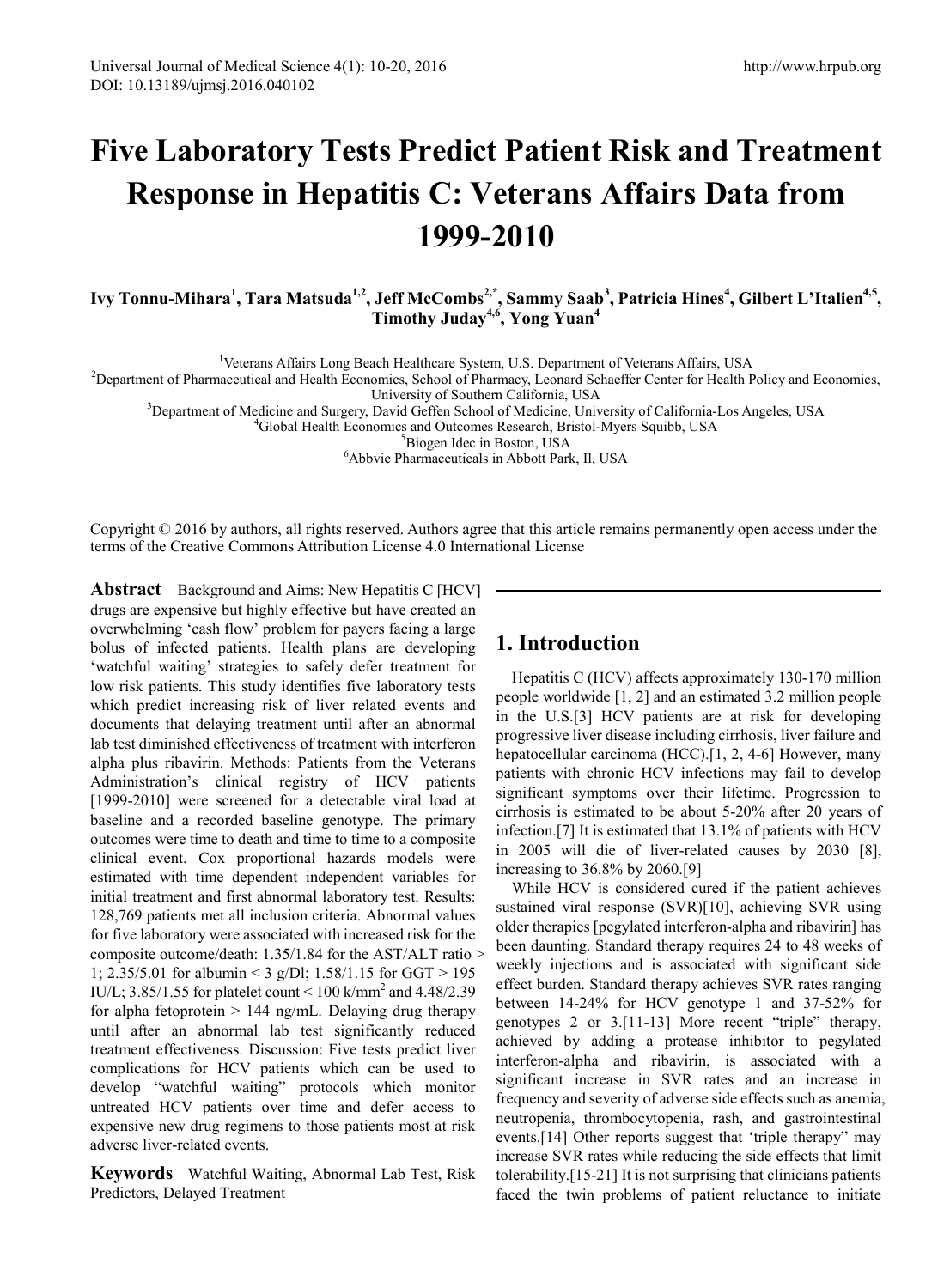therapy and non-adherence once treatment is initiated.

The FDA has approved two new therapies [Fall 2014] which have radically changed the decision by patients and physicians when to initiate treatment by radically increasing expected SVR rates and shortening the duration of therapy. However, the costs of these therapies have created a need to ration drug using 'watchful waiting'/deferred treatment strategies under which clinicians and patients monitor the patient's risk of disease progression over time and initiate treatment before its effectiveness is adversely impacted.

The objective of this research is twofold. First, we use a large historical cohort of HCV patients from to document which specific abnormal laboratory tests predict an increased risk of liver-related liver events, including death. We then investigate whether or not a delay in initiating standard treatment until after one or more of these laboratory tests become abnormal degrades treatment effectiveness relative to 'early' treatment.

## **2. Methods**

Data

The data used in this study were derived from the Veterans Administration [VA] clinical case registry (CCR) for HCV infected patients. Potential HCV patients were identified by the presence of an HCV-related ICD-9 diagnosis code or a positive viral load lab test. Local CCR coordinators then manually confirm or reject the patient for inclusion in the CCR and all historical data from the patient's electronic medical record (EMR) were added to the CCR. The VA EMR system was fully implemented in 1999 and provides data on patient demographic and clinical characteristics, diagnoses, laboratory test results and prescription and medical care utilization for over a decade.[22] Data period for this study cover 1999-2010.

A patient-level analytic database was created consisting of summary variables for each month before and after the patient's date of diagnosis [CCR enrollment date]. The post-index period for any individual patient could range up to 10 years depending on their index date. The following summary data were created:

- 1. Patient demographic data (age in months at baseline, gender, race, ethnicity, and geographic region at baseline).
- 2. Body mass index [BMI] in each month that these characteristics were recorded.
- 3. The patient's diagnostic profile consisting of monthly dichotomous variables reflecting the diagnoses recorded each month.
- 4. Monthly dichotomous variables for hospital admissions for any diagnosis and for liver related diagnoses.
- 5. Monthly values for most common laboratory tests, including viral load [VL] and viral genotype. Missing values were assigned when no tests were recorded during the month.
- 6. Prescription drug data were used to create a

time-dependent dummy indicating whether or not the patient received HCV-related treatment before each event included as a study outcome.

#### Sample Selection Criteria

All patients were screened for a detectible HCV viral load [> 25 IU/ml] and a documented HCV viral genotype. The minimum value for a detectable viral load was selected based on the 'best' test methodology available within the VA system during the study period [1999-2010] and across multiple VA sites that reported data into the CCR. This selection criteria errored on the side of including patients whose viral load was reported as 'undetectable' at a higher minimum value  $[e.g., < 600 \text{ IU/ml}]$  using older testing methods.

#### Primary and Secondary Outcomes

Individuals infected with HCV are at risk for progressive liver disease and related complications such as cirrhosis, liver failure and hepatocellular carcinoma (HCC) which frequently require hospitalization and are at increased the risk of death.[1, 2, 4-6] The primary outcomes for this analysis are a composite of observed liver-related, clinical complications [compensated cirrhosis, decompensated cirrhosis, HCC or a liver-related hospitalization] or all-cause mortality. To ensure the clinical complications were due to chronic HCV infection, any composite clinical outcome occurring within a one-year "washout" period following the index date were not counted. The secondary outcomes included the individual elements of the clinical composite analyzed individually.

Monthly dichotomous variables were created for the outcomes of the study based on recorded diagnostic codes [e.g., diagnosis of cirrhosis, etc.] and selected CPT-4 codes included in data from hospital admission data and outpatient services. Liver-related hospitalization events were defined as the first occurrence of a diagnosis for complications due to HCV (see Appendix 1) as the primary diagnosis in inpatient visits. Compensated cirrhosis and HCC outcomes were compiled by searching the inpatient, outpatient and problem lists for matching ICD-9 codes [571.5, 571.2, 571.6 and 155,155.1, 155.2, respectively]. Decompensated cirrhosis was defined as a diagnosis of cirrhosis and a diagnosis of hepatic coma [70.44, 71.71, 348.3, 348.31, 572.2], portal hypertension [572.3], hepatorenal syndrome [572.4], jaundice [782.4], ascites [789.59], or esophageal varices [456, 456.1, 456.2, 456.21] or an FIB-4 score  $> 3.25^{23}$  An FIB-4 score is a function of age, aspartate transaminase [AST] level, platelet count and alanine transaminase [ALT]. An FIB-4> 3.25 has been correlated with a Metavir fibrosis stage of F3-F4 [23] or an Ishak fibrosis stage of F4-F6. [24] Vallet-Pichard, et al. also found the FIB-4 to have a positive predictive value to confirm the existence of significant fibrosis of 82.1% in a HCV infected cohort.[23]

#### Statistical Methods

The time-to-event variables for primary and secondary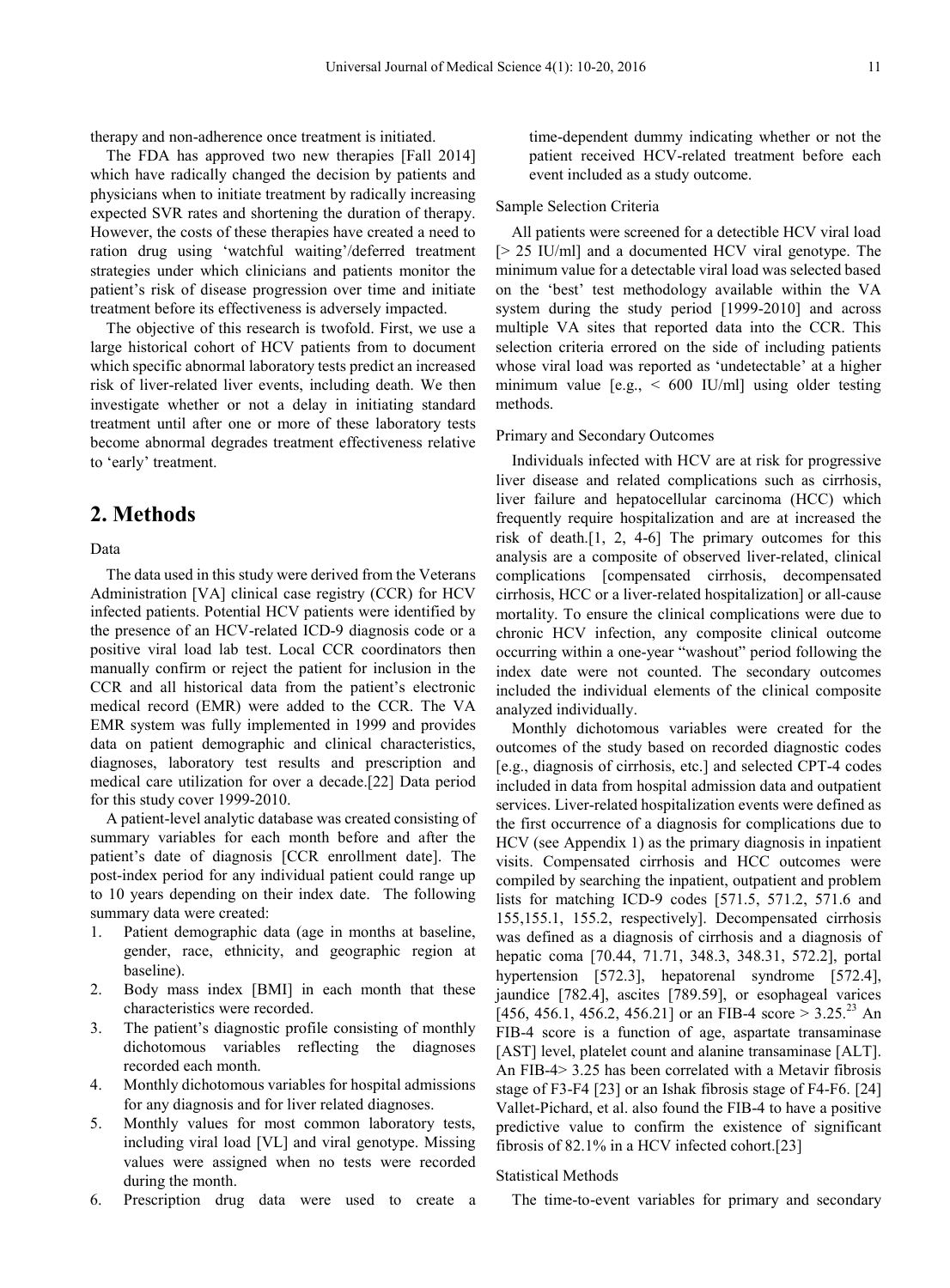outcomes were analyzed using Cox proportional hazards.[25] Time-related independent variables were created for several risk factors to take advantage of the longitudinal nature of the data. The time-related laboratory test risk factors assessed whether or not the laboratory test values were abnormal immediately prior to the event date. The time-related treatment variable was included to assess whether or not treatment was initiated before or after the occurrence of each liver-related outcome variable. The time at which treatment is initiated is endogenous over time and correlated with observed and unobservable patient factors that are also correlated with patient outcomes. Therefore, the treatment effects measured in this analysis may be biased to the extent that important but unobserved patient characteristics are not included in the statistical models. However, the objective of this research is to test whether or not initiating treatment after one or more of the patient's laboratory value becomes abnormal rather than develop an unbiased estimate of treatment effects. While complicated, the methods used are at the heart of the analysis which ultimately provides information on what do clinicians watch to determine whether or not treatment is needed, and whether or not it is possible to wait too long, thus diminishing the effectiveness of treatment at reducing future risk. The answer to this question will be measured by the estimated coefficient for the interaction term between the time dependent dichotomous variables for treatment and the existence of one or more abnormal lab test.

A total of 22 individual clinical laboratory tests were entered into the analyses of each adverse liver event and death in order to determine which abnormal laboratory tests were predictive of these events. Laboratory test result data were entered as time-to-abnormal test result and the specific cut-points for defining an abnormal value can be found in Table 2. These cut-off values were set by the authors at a level high enough to generate wide agreement that the recorded lab value was abnormal.

All study patients were required to have a detectable viral load in order to focus the analysis on patients who could benefit from treatment. Separate Cox models were estimated for each primary and secondary outcome under study. Each analysis began by estimating a Cox model with all possible risk factors included in the list of independent variables, including the complete list of 22 common laboratory tests thought to be related to liver related adverse events. Since models of event risk should be parsimonious to be useful in clinical practice, the results for these all-inclusive models were reviewed and non-significant factors [p>0.20] were dropped from subsequent model estimates. Age, gender, HCV genotype, and race were included in all models regardless of their statistical significance. Race and ethnicity were initially entered as separately coded categories. However, the significant correlation between race and ethnicity in this VA sample resulted in ethnicity being dropped from the final model specification. The dummy variables denoting a diabetes diagnosis at baseline and any hospital admission in the 6 months prior to the patient's index date were included in final model specifications based on statistical significance.

Once we documented which abnormal laboratory tests were predictive of future liver events, we tested if treatment effectiveness was dependent on the timing of treatment either before or after any one lab value becomes abnormal. This was accomplished by entering both the time dependent treatment variable and its interaction term with a time dependent variable denoting whether or not any abnormal laboratory test preceded treatment. This interaction variable measures the extent to which the effect of treatment initiated after an abnormal laboratory test is statistically different from the impact of 'early' treatment.

The VA restricted access to CCR data to VA employees [Dr. Tonnu-Mihara] and employees without compensation [Matsuda]. Authors from the funding source [Yuan, Juday, Hines and L'Italien] were involved the research design and with reviewing and interpreting statistical results. All authors reviewed and approved the final manuscript. The analysis was conducted using SAS v9.2.[26]

## **3. Results**

Descriptive Statistics

**Table 1.** Patient Characteristics

|                                            | $N=128,769$   |         |
|--------------------------------------------|---------------|---------|
| <b>Treatment Data</b>                      | Count or Mean | % or SD |
| Treated                                    | 31,284        | 24.3%   |
| Untreated                                  | 97,485        | 75.7%   |
| <b>Achieved Undetectable Viral</b><br>Load |               |         |
| Overall                                    | 5,180         | 4.0%    |
| <b>Under Treatment</b>                     | 5,141         | 16.4%   |
| <b>Patient Demographics</b>                |               |         |
| <b>Gender [Male]</b>                       | 124,980       | 97.1%   |
| Age [mean in years]                        | 51.8          | 6.9     |
| Race                                       |               |         |
| White                                      | 66,168        | 51.4%   |
| <b>Black</b>                               | 40,239        | 31.3%   |
| Asian                                      | 168           | 0.1%    |
| Other                                      | 22,194        | 17.2%   |
| <b>Ethnicity</b>                           |               |         |
| Non-Hispanic                               | 107,586       | 83.6%   |
| Hispanic                                   | 6,901         | 5.4%    |
| Other                                      | 14,282        | 11.1%   |
| <b>HCV</b> Genotype                        |               |         |
| 1                                          | 102191        | 79.4%   |
| $\overline{2}$                             | 15113         | 11.7%   |
| 3                                          | 9851          | 7.7%    |
| other                                      | 1614          | 1.23%   |
| <b>Pre-index Admission [6 months]</b>      | 20938         | 16.3%   |
| <b>Diabetes at baseline</b>                | 15091         | 11.7%   |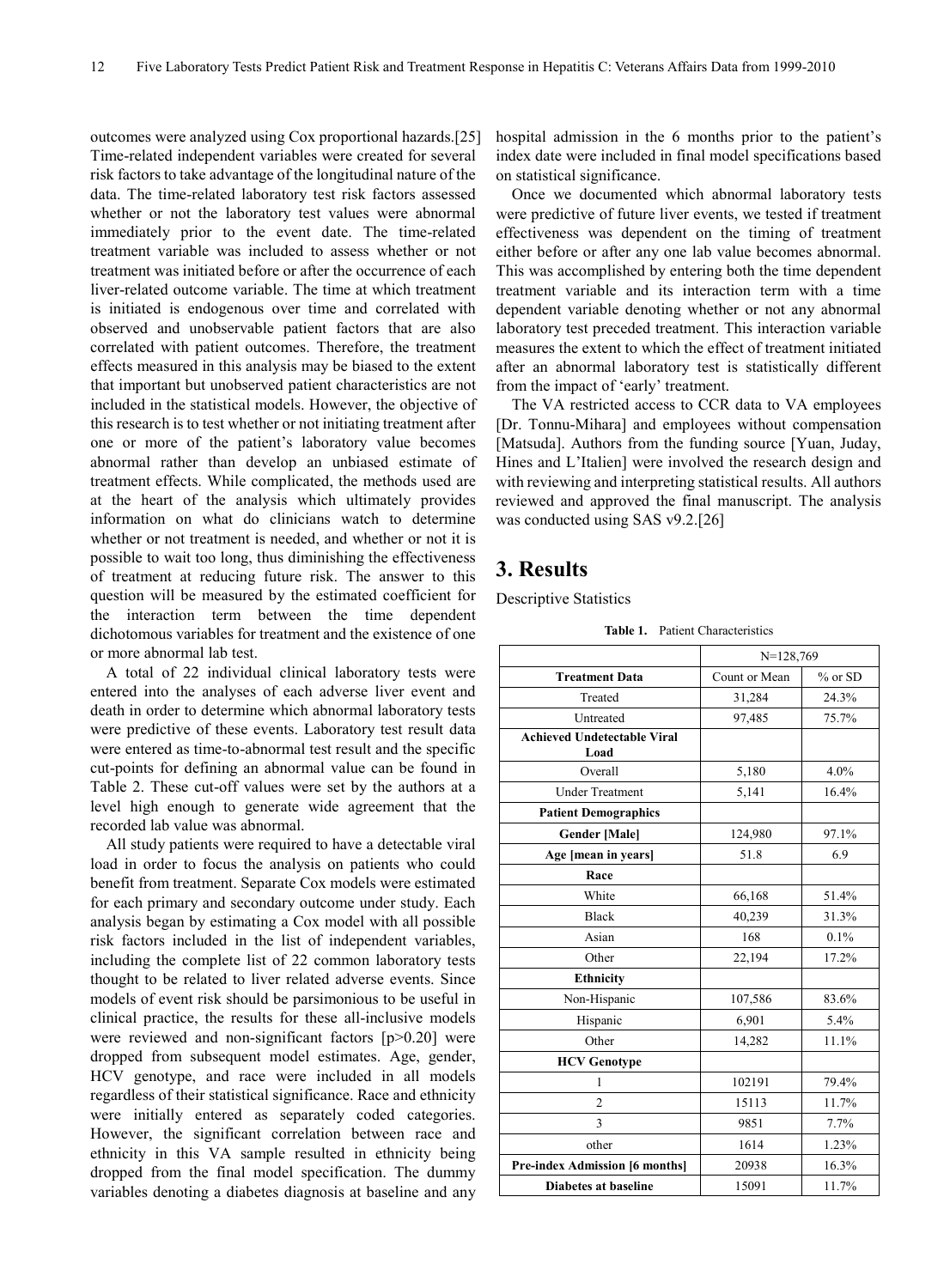A total of 128,769 patients met the study inclusion criteria. Only 24.3% of patients received treatment at any time following diagnosis [Table 1]. Only 16.4% of treated patients achieved an undetectable viral load post-treatment [4% of all patients]. The average post-index period consisted of 6.1 years [Standard deviation (SD)=3]. The VA/HCV patients are predominately male of either white or black race [51.4% and 31.3% respectively]. The mean age is 52 years [SD=6.9] and close to 80% of patients were genotype 1, followed by 12% being genotype 2. Over 16% of patients had a history of a hospital admission within 6 months prior to the index date and 12% of patients had a diabetes diagnosis at baseline.

Predictive Laboratory Tests

The laboratory data in Table 2 document the deteriorating health status of the study HCV population over time. The proportion of patients with abnormal values is higher in the post-index period for all laboratory tests with the exception of HbA1c for diabetes and for viral load. The laboratory tests found to be correlated with the risk of long-term liver complications and death are denoted by a bold font in Table 2.

The parsimonious models for each of our primary and secondary outcomes are displayed in Table 3 [Primary Outcomes] and Table 4 [Secondary Outcomes]. The 'side-by-side' arrangement of the models makes it easy to evaluate the extent to which risk factors are shared across target outcomes, and the relative strength of risk factors across outcomes.

| Table 2. | Laboratory Data |
|----------|-----------------|
|----------|-----------------|

|                                                                              | <b>BASELINE</b> |            | <b>Definition of Abnormal</b> | <b>POST-INDEX</b> |        |
|------------------------------------------------------------------------------|-----------------|------------|-------------------------------|-------------------|--------|
| <b>LABORATORY TESTS</b>                                                      | N               | % Abnormal |                               | % Abnormal        | N      |
| <b>BMI [Body Mass Index]</b>                                                 | 125069          | 28.3       | > 35                          | 45.1              | 125069 |
| Viral Load [IU/mL]                                                           | 128769          | 100        | >25                           | 95.6              | 128769 |
| <b>Liver Function Tests</b>                                                  |                 |            |                               |                   |        |
| Direct bilirubin [mg/dL]                                                     | 29536           | 0.9        | >3.9                          | 3.3               | 89039  |
| Albumin [g/dL]                                                               | 74619           | 7.3        | $3.0$                         | 24.0              | 126171 |
| Alanine transaminase (ALT) [IU/L]                                            | 81410           | 21.9       | >120                          | 40.2              | 127199 |
| Aspartate transaminase (AST) [IU/L]                                          | 62808           | 15.8       | >120                          | 32.5              | 105794 |
| <b>AST/ALT Ratio</b>                                                         | 61221           | 32.1       | >1                            | 67.3              | 105680 |
| Alkaline phosphatase (ALP) [IU/L]                                            | 80344           | 0.5        | >345                          | 2.8               | 126787 |
| Gamma-glutayltransferase (GGT) [IU/L]                                        | 19514           | 25.2       | >195                          | 30.5              | 64651  |
| Hematology                                                                   |                 |            |                               |                   |        |
| Red Blood Cells(RBC) [M/mm <sup>3</sup> ]                                    | 56641           | 0.3        | < 2.19                        | 3.4               | 95537  |
| Hemoglobin [g/dL]                                                            | 77935           | 1.0        | < 8                           | 7.8               | 126417 |
| Hematocrit [%]                                                               | 75210           | 1.3        | <25                           | 9.7               | 126073 |
| White Blood Cells(WBC)[k/mm <sup>3</sup> ]                                   | 77093           | 0.3        | $<$ 2                         | 7.5               | 126246 |
| Platelets $[k/mm^3]$                                                         | 77565           | 7.9        | < 100                         | 25.8              | 126253 |
| Neutrophils                                                                  | 53498           | 3.2        | $<$ 30                        | 12.5              | 104403 |
| <b>Renal Function/Panel</b>                                                  |                 |            |                               |                   |        |
| Creatinine [mg/dL]                                                           | 83066           | 6.3        | >1.4                          | 24.2              | 126691 |
| Blood urea nitrogen [BUN] [mg/dL]                                            | 79585           | 0.4        | >75                           | 3.6               | 123719 |
| Estimated glomerular filtration rate [eGFR]<br>[mL/min/1.73 m <sup>2</sup> ] | 19431           | 10.1       | < 60                          | 25.2              | 106849 |
| <b>Ions and trace metals</b>                                                 |                 |            |                               |                   |        |
| Sodium [mEq/L]                                                               | 81325           | 0.5        | < 125                         | 4.1               | 125302 |
| Potassium [mEq/L]                                                            | 80746           | 0.2        | 2.7                           | 2.0               | 124943 |
| Total Serum Iron (Iron)[mcg/dL]                                              | 9606            | 26.8       | >140                          | 36.1              | 89629  |
| Total Iron Building Capacity [TIBC] [mcg/dL]                                 | 7457            | 22.4       | >400                          | 29.1              | 74193  |
| Ferritin [ng/mL]                                                             | 9384            | 36.5       | >300                          | 41.3              | 88880  |
| Other tests                                                                  |                 |            |                               |                   |        |
| Glycosylated hemoglobin [HbA1c (%)]                                          | 23505           | 30.6       | >7                            | 26.4              | 87375  |
| Alpha fetoprotein [ng/mL]                                                    | 7809            | 1.2        | >144                          | 2.6               | 101623 |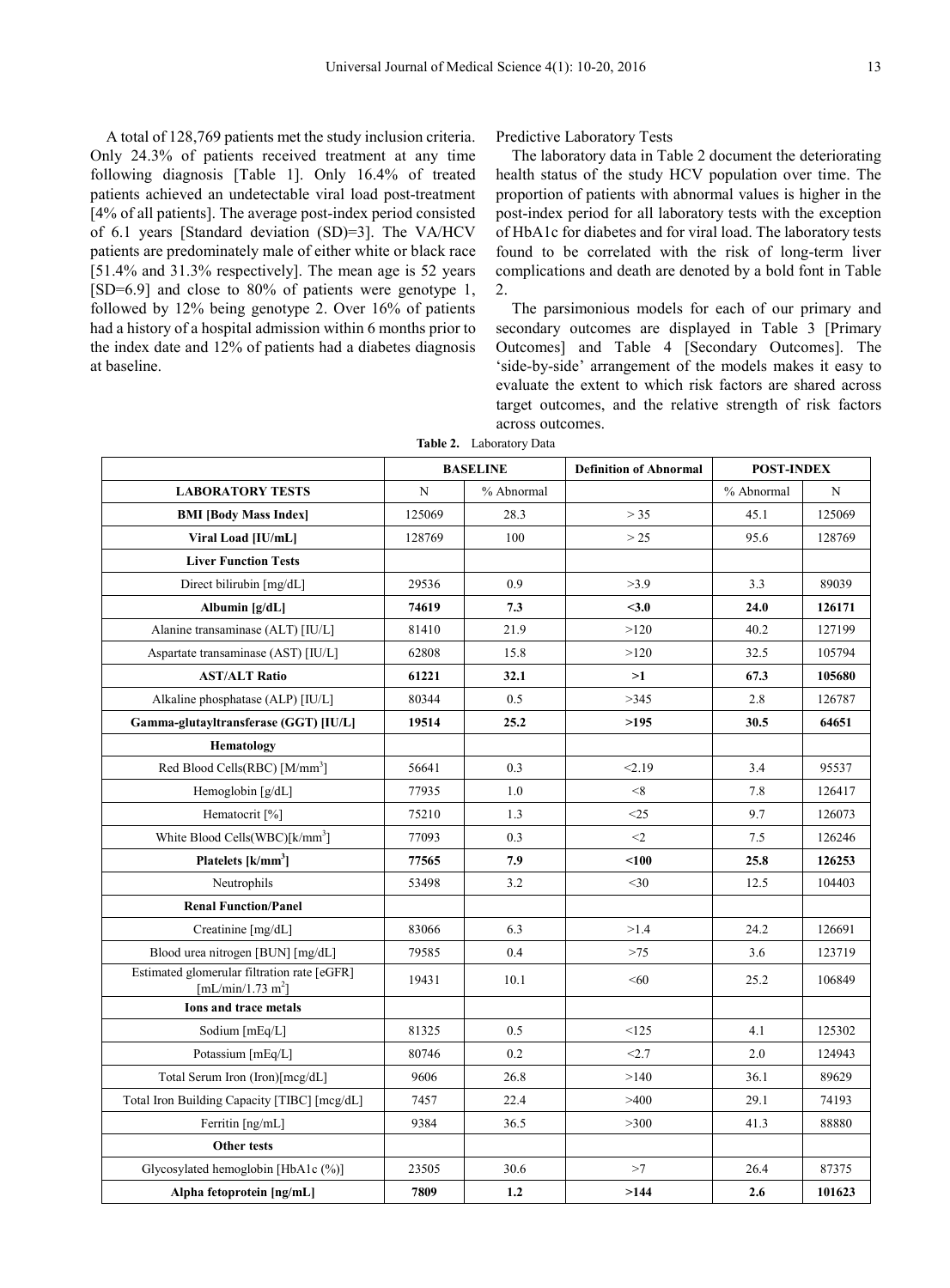|                                                                                         | Composite of Clinical Outcomes             | Death                                                                |                                              |
|-----------------------------------------------------------------------------------------|--------------------------------------------|----------------------------------------------------------------------|----------------------------------------------|
|                                                                                         | All Events                                 | One-Year Washout                                                     |                                              |
|                                                                                         | $N=123,065$                                | $N=106,947$                                                          | $N=128,769$                                  |
| Number of Events [%]                                                                    | 35,253<br>$[28.6\%]$                       | 18,595<br>$[17.4\%]$                                                 | 15,458<br>$[12.0\%]$                         |
|                                                                                         |                                            | Estimated Coefficients, HAZARD RATIOS and [95% Confidence Intervals] |                                              |
| <b>DRUG THERAPY</b>                                                                     | $-0.08$<br>$H.R.=0.92$<br>$[0.84 - 1.01]$  | $-0.08$<br>$H.R.=0.92$<br>$[0.84 - 1.01]$                            | $-0.20$<br>$H.R.=0.82***$<br>$[0.75 - 0.90]$ |
| <b>LAB TESTS<sup>a</sup></b>                                                            |                                            |                                                                      |                                              |
| Albumin $[< 3 \text{ g/dL}]$                                                            | $0.85$ H.R.= $2.35***$<br>$[2.08 - 2.66]$  | 0.86<br>$H.R.=2.37***$<br>$[2.09 - 2.69]$                            | 1.16<br>$H.R.=5.01***$<br>$[4.58 - 5.48]$    |
| AST/ALT Ratio $[>1]$                                                                    | 0.30<br>$H.R.=1.35***$<br>$[1.25 - 1.46]$  | 0.30<br>$H.R.=1.35***$<br>$[1.24 - 1.46]$                            | 0.61<br>$H.R.=1.84***$<br>$[1.68 - 2.01]$    |
| Alkaline phosphatase [> 345 IU/L]                                                       |                                            |                                                                      | 0.87<br>$H.R.=2.39***$<br>$[2.04 - 2.80]$    |
| Gamma-glutayltransferase [> 195 IU/L]                                                   | 0.46<br>$H.R.=1.58***$<br>$[1.44 - 1.72]$  | 0.47<br>$H.R.=1.60***$<br>$[1.46 - 1.75]$                            | 0.14<br>$H.R.=1.15**$<br>$[1.06 - 1.25]$     |
| Hematocrit [< 25%]                                                                      |                                            |                                                                      | 0.75<br>$H.R.=2.11***$<br>$[1.89 - 2.35]$    |
| <b>Platelets</b> $\left[ < 100 \text{ k/mm}^3 \right]$                                  | 1.35<br>$H.R.=3.85***$<br>$[3.49 - 4.24]$  | 1.35<br>$H.R.=3.85***$<br>$[3.49 - 4.26]$                            | 0.44<br>$H.R.=1.55***$<br>$[1.43 - 1.68]$    |
| Creatinine [> 1.4 mg/dL]                                                                |                                            |                                                                      | 0.70<br>$H.R.=2.02$ ***<br>$[1.86 - 2.20]$   |
| <b>Estimated Glomerular Filtration Rate</b><br>$[< 60 \text{ mL/min}/1.73 \text{ m}^2]$ | $-0.15$<br>$H.R.=0.86*$<br>$[0.76 - 0.99]$ | $-0.14$<br>$H.R.=0.870*$<br>$[0.760 - 0.99]$                         |                                              |
| Sodium $[< 125 \text{ mEq/L}]$                                                          |                                            |                                                                      | 0.92<br>$H.R.=2.51***$<br>$[2.16 - 2.91]$    |
| Serum Iron [> 140 mcg/dL]                                                               | 0.12<br>$H.R.=1.13**$<br>$[1.04 - 1.23]$   | 0.12<br>$H.R.=1.14**$<br>$[1.05 - 1.25]$                             |                                              |
| Ferritin $[>300$ ng/mL]                                                                 |                                            |                                                                      | 0.11<br>$H.R.=1.12**$<br>$[1.04 - 1.20]$     |
| Glycosylated hemoglobin [>7%]                                                           |                                            |                                                                      | $-0.16$<br>$H.R.=0.85**$<br>$[0.76 - 0.95]$  |
| Alpha fetoprotein $[>144$ ng/mL]                                                        | 1.50<br>$H.R.=4.48***$<br>$[3.48 - 5.77]$  | 1.44<br>$H.R.=4.24***$<br>$[3.27 - 5.52]$                            | 0.87<br>$H.R.=2.39***$<br>$[2.06 - 2.78]$    |

**Table 3.** Impact of Drug Therapy and Abnormal Laboratory Values on the Risk of Liver-Related Adverse Events and Death

a. Lab tests that were included in the initial model specifications as potential risk factors but which never achieved statistical significance in any risk<br>prediction model include: hemoglobin, white blood cell count, pota

\*p<0.05; \*\*p<0.01; \*\*\*p<0.0001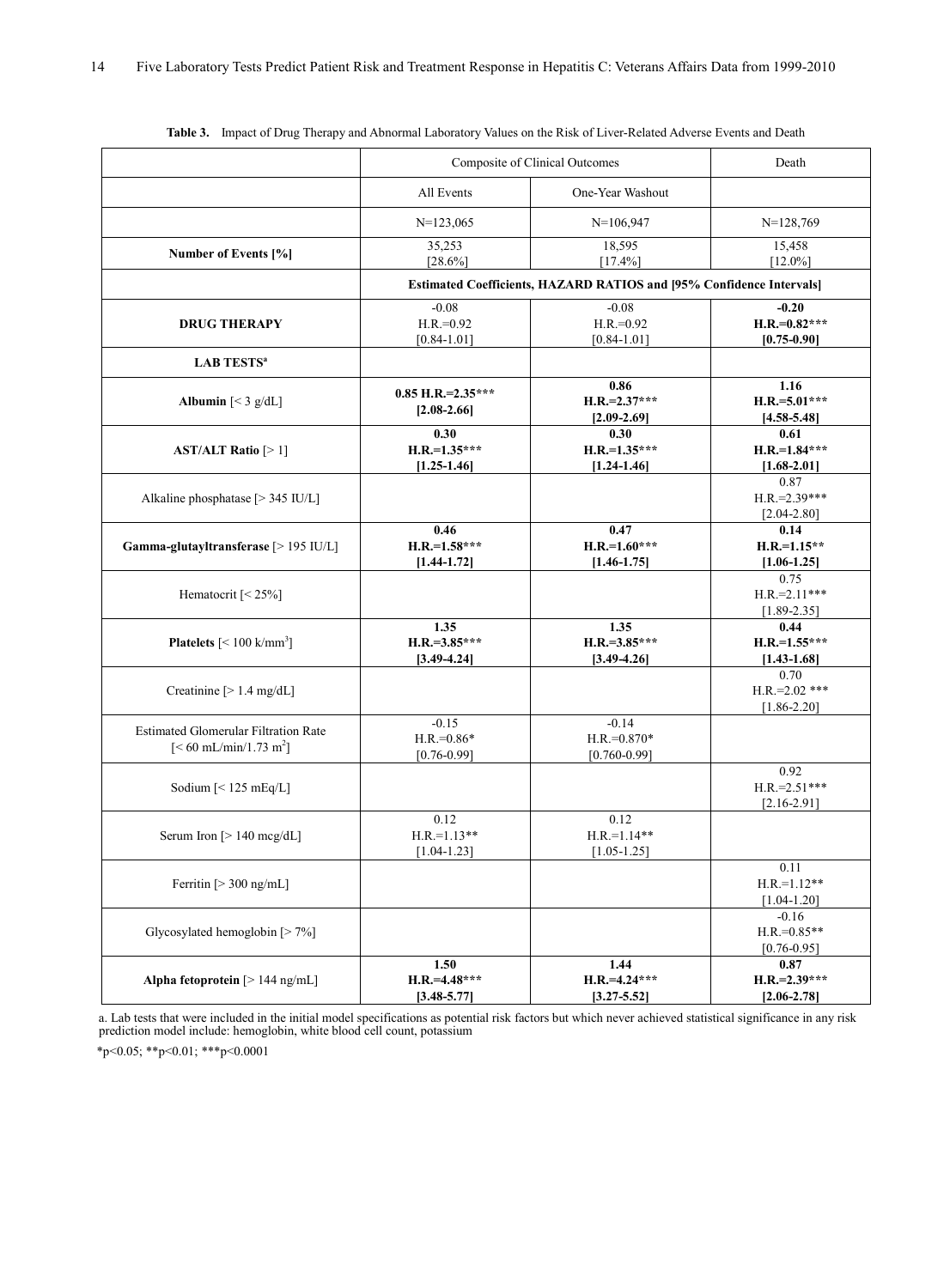|  | <b>Table 4.</b> Impact of Abnormal Laboratory Values on the Risk of Adverse Events |
|--|------------------------------------------------------------------------------------|
|  |                                                                                    |

|                                                                                                 | Cirrhosis                                                            | Decompensated Cirrhosis                    | Liver-Related Hospitalization                | Hepatocellular Carcinoma                     |  |
|-------------------------------------------------------------------------------------------------|----------------------------------------------------------------------|--------------------------------------------|----------------------------------------------|----------------------------------------------|--|
|                                                                                                 | $N=123,988$                                                          | $N=128,055$                                | $N=128,769$                                  | $N=128,481$                                  |  |
| Number of Events [%]                                                                            | 17,926 [14.5%]                                                       | 8,429<br>$[6.6\%]$                         | 28,730<br>[22.3%]                            | 4,517<br>$[3.5\%]$                           |  |
|                                                                                                 | Estimated Coefficients, HAZARD RATIOS and [95% Confidence Intervals] |                                            |                                              |                                              |  |
| <b>DRUG THERAPY</b>                                                                             | 0.02<br>$H.R.=1.02$<br>$[0.90 - 1.15]$                               | 0.00<br>$H.R.=1.00$<br>$[0.91 - 1.10]$     | $-0.21$<br>$H.R.=0.81***$<br>$[0.76 - 0.87]$ | $-0.01$<br>$H.R.=0.99$<br>$[0.87 - 1.12]$    |  |
| <b>LAB TESTS<sup>a</sup></b>                                                                    |                                                                      |                                            |                                              |                                              |  |
| Direct bilirubin<br>$[>3.9 \text{ mg/dL}]$                                                      |                                                                      |                                            | 0.41<br>$H.R.=1.51**$<br>$[1.11 - 2.06]$     |                                              |  |
| Albumin $[< 3 \text{ g/dL}]$                                                                    | 1.05<br>$H.R.=2.86***$<br>$[2.46 - 3.34]$                            | 1.34<br>$H.R.=3.82***$<br>$[3.48 - 4.20]$  | 1.03<br>$H.R.=2.79***$<br>$[2.58 - 3.03]$    | 0.78<br>$H.R.=2.19***$<br>$[1.90 - 2.51]$    |  |
| AST/ALT Ratio $[>1]$                                                                            | 0.37<br>$H.R.=1.45***$<br>$[1.29 - 1.63]$                            | 0.96<br>$H.R.=2.60***$<br>$[2.34 - 2.88]$  | 0.45<br>$H.R.=1.57***$<br>$[1.47 - 1.67]$    | 0.64<br>$H.R.=1.90***$<br>$[1.67 - 2.17]$    |  |
| Alkaline phosphatase [> 345<br>IU/L]                                                            |                                                                      |                                            | 0.39<br>$H.R.=1.48**$<br>$[1.15 - 1.90]$     | 0.65<br>$H.R.=1.92**$<br>$[1.28 - 2.86]$     |  |
| Gamma-glutayltransferase<br>$[>195$ IU/L]                                                       | 0.59<br>$H.R.=1.81***$<br>$[1.60 - 2.04]$                            | 0.38<br>$H.R.=1.46***$<br>$[1.33 - 1.59]$  | 0.30<br>$H.R.=1.35***$<br>$[1.26 - 1.44]$    | 0.36<br>$H.R.=1.44***$<br>$[1.27 - 1.64]$    |  |
| Red blood cell count<br>$[< 2.19$ M/mm <sup>3</sup> ]                                           | $-1.31$<br>$H.R.=0.27*$<br>$[0.08 - 0.94]$                           |                                            |                                              |                                              |  |
| <b>Platelets</b> $\left[<100 \text{ k/mm}^3\right]$                                             | 1.70<br>$H.R.=5.45***$<br>$[4.80 - 6.19]$                            | 1.55<br>$H.R.=4.71***$<br>$[4.29 - 5.17]$  | 0.76<br>$H.R.=2.14***$<br>$[2.00 - 2.30]$    | 1.10<br>$H.R.=3.01***$<br>$[2.64 - 3.42]$    |  |
| Neutrophils $[< 30]$                                                                            |                                                                      | $-0.27$<br>$H.R.=0.76*$<br>$[0.58 - 0.99]$ |                                              |                                              |  |
| Serum Iron<br>$[>140 \text{ mcg/dL}]$                                                           | 0.26<br>$H.R.=1.30***$<br>$[1.15 - 1.46]$                            |                                            |                                              |                                              |  |
| Ferritin $[>300$ ng/mL]                                                                         | 0.16<br>$H.R.=1.17**$<br>$[1.04 - 1.32]$                             |                                            |                                              | 0.30<br>$H.R.=1.35***$<br>$[1.20 - 1.52]$    |  |
| <b>Total Iron Building Capacity</b><br>$> 400 \text{ meg/dL}$                                   | 0.19<br>$H.R.=1.21**$<br>$[1.07 - 1.38]$                             |                                            |                                              |                                              |  |
| Alpha fetoprotein [> 144<br>$ng/dL$ ]                                                           | 0.97<br>$H.R.=2.64***$<br>$[1.84 - 3.79]$                            | 1.55<br>$H.R.=4.71***$<br>$[3.99 - 5.57]$  | 1.13<br>$H.R.=3.11***$<br>$[2.64 - 3.67]$    | 2.88<br>$H.R.=17.87***$<br>$[14.94 - 21.36]$ |  |
| <b>Estimated Glomerular</b><br><b>Filtration Rate</b><br>$\leq 60$ mL/min/1.73 m <sup>2</sup> ] | $-0.27$<br>$H.R.=0.76**$<br>$[0.63 - 0.91]$                          |                                            |                                              |                                              |  |
| Blood Urea Nitrogen [> 75<br>mg/dL]                                                             |                                                                      |                                            |                                              | $-1.90$<br>$H.R.=0.15**$<br>$[0.04 - 0.51]$  |  |

a. Lab tests that were included in the initial model specifications as potential risk factors but which never achieved statistical significance in any risk prediction model include: hemoglobin, white blood cell count, potassium \*p<0.05; \*\*p<0.01; \*\*\*p<0.0001

An abnormal AST/ALT ratio increased the risk of the composite of clinical liver events by approximately 35% [Hazard ratio (H.R.) = 1.35; 95% confidence interval  $(CI) = (1.25-1.46)$ ] and increased the risk of death by nearly 84% [H.R. = 1.84; CI= $(1.68-2.01)$ ]. Abnormally low albumin increased the risk of long-term liver complications by 135% [H.R. = 2.35; CI= $(2.10-2.66)$ ] and the risk of death five-fold [H.R. =  $5.01$ ; CI=  $(4.58-5.48)$ ]. Abnormal

gamma-glutayltransferase [GGT] increased the risk of long-term liver complications by 58% [H.R. = 1.58;  $CI =$  $(1.44-1.72)$ ] and death by 15% [H.R. = 1.15; C I=  $(1.06-1.25)$ ] while abnormally low platelet levels increased the risk of liver events by nearly four-fold  $[H.R. = 3.85; CI = (3.49-4.24)]$ and death by 55% [H.R. = 1.55; CI=(1.43-1.68)]. Finally, abnormal alpha fetoprotein increased the risk of liver-related clinical outcomes by nearly 5-fold [H.R.  $=$  4.48; CI=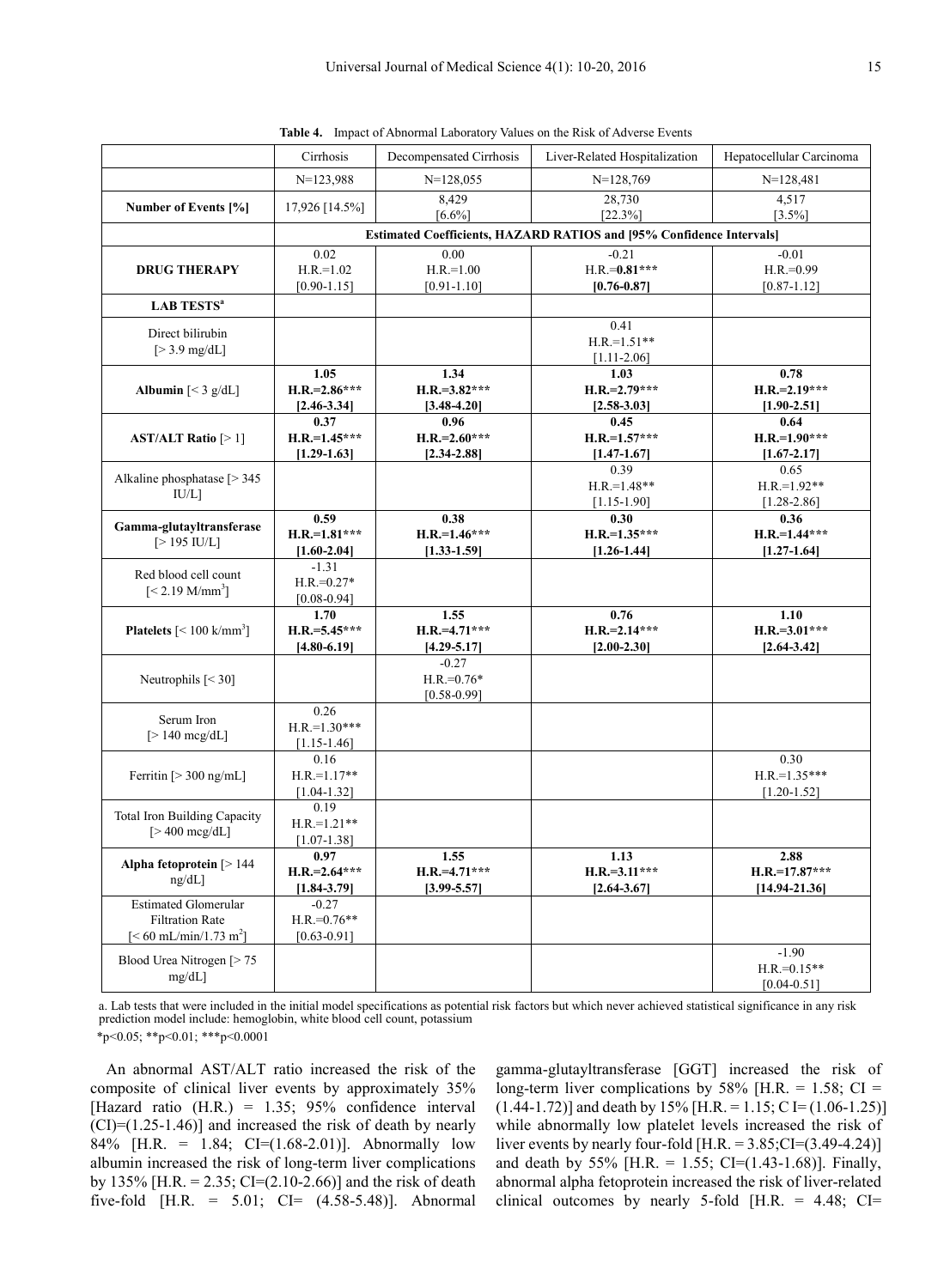$(3.48-5.77)$ ] and more than doubled the risk of death [H.R. = 2.39; CI=(2.06-2.78)].

All four clinical outcomes share common results for the five laboratory tests (ALT/AST ratio, albumin, GGT, alpha fetoprotein, platelets) that increased the risk of the composite clinical outcome and death [Table 4]. Several additional laboratory tests have crept into the individual models especially for cirrhosis, in which serum iron, ferritin and total iron binding capacity [TIBC] are predictive of higher risk, but an abnormal red blood cell count and blood urea nitrogen are predictive of lower risk. Other 'protective' abnormal lab values are blood urea nitrogen [BUN] for HCC and abnormal neutrophil counts for decompensated cirrhosis. Abnormally high alkaline phosphatase [ALP] is predictive of increased risk of liver-related hospitalizations and HCC.

#### Delaying Treatment

Estimates of the impact of initiating treatment before and after the emergence of an abnormal laboratory tests are presented in [Table 5]. The second column of Table 5 repeats the average results of drug therapy effectiveness found in Tables 3 and 4 to assist in interpreting results. The last two columns of Table 5 report our estimates of the effectiveness of drug therapy started 'early' [before any abnormal laboratory value is reported] or 'late' [following an abnormal

laboratory test]. There are two tests of significance provided for the estimated effectiveness of 'late' treatment. The first measure of statistical significance denoted by '\*' footnotes designates whether or not the estimated effect is different from the null hypothesis. The second statistical test, designated by 'a' indicates whether or not the estimated effects for early and late initiation of drug therapy are statistictically different. That is, did delaying the initiation of treatment adversely impact the effectiveness of initiating treatment?

There are two basic results of significance. First, the initiation of treatment prior to any laboratory test becoming abnormal is uniformly protective, but limited. Early treatment reduced the risk of the composite clinical event is 20% [H.R. = 0.80; CI= $(0.70-0.90)$ ] while the reduction in the risk of death is 22% [H.R.=0.78; CI=(0.65-0.93)]. The limited impact of initiating treatment is not surprising given that only 16.4% of patients who initiate treatment achieve an undetectable viral load. Second, initiating standard HCV treatment after one or more laboratory test becomes abnormal never has a significant impact on the risk of these events. That is, delaying standard treatment until the patient exceeds any one of the lab test upper bounds listed in Table 2 significantly degrades the effectiveness of treatment.

**Table 5.** Impact of Treatment Initiation Before and After First Abnormal Lab Test

| Event                         | Overall                                                                     | <b>Before Abnormal Lab</b> | <b>After Abnormal Lab</b> |  |
|-------------------------------|-----------------------------------------------------------------------------|----------------------------|---------------------------|--|
|                               | <b>Estimated Coefficients, HAZARD RATIOS and [95% Confidence Intervals]</b> |                            |                           |  |
|                               | 0.02                                                                        | $-0.19$                    | 0.16                      |  |
| Cirrhosis                     | $H.R.=1.02$                                                                 | $H.R.=0.83*$               | $H.R.=1.17a$              |  |
|                               | $[0.90 - 1.15]$                                                             | $[0.69 - 0.99]$            | $[0.95 - 1.74]$           |  |
|                               | 0.00                                                                        | $-0.36$                    | 0.14                      |  |
| Decompensated Cirrhosis       | $H.R.=1.00$                                                                 | $H.R.=0.70***$             | $H.R.=1.15a$              |  |
|                               | $[0.91 - 1.10]$                                                             | $[0.59 - 0.83]$            | $[0.81 - 1.64]$           |  |
| Liver Related Hospitalization | $-0.21$                                                                     | $-0.36$                    | $-0.11$                   |  |
|                               | $H.R.=0.81***$                                                              | $H.R.=0.70***$             | $H.R.=0.90^a$             |  |
|                               | $[0.76 - 0.87]$                                                             | $[0.63 - 0.77]$            | $[0.72 - 1.14]$           |  |
| HCC                           | $-0.01$                                                                     | $-0.37$                    | 0.08                      |  |
|                               | $H.R.=0.99$                                                                 | $H.R.=0.69**$              | $H.R.=1.08a$              |  |
|                               | $[0.87 - 1.12]$                                                             | $[0.53 - 0.90]$            | $[0.63 - 1.88]$           |  |
| Composite Event               | $-0.08$                                                                     | $-0.22$                    | $-0.04$                   |  |
|                               | $H.R.=0.92$                                                                 | $H.R.=0.80**$              | $H.R.=0.96^a$             |  |
|                               | $[0.84 - 1.01]$                                                             | $[0.70 - 0.92]$            | $[0.72 - 1.28]$           |  |
| Death                         | $-0.20$                                                                     | $-0.25$                    | $-0.19$                   |  |
|                               | $H.R.=0.82***$                                                              | $H.R.=0.78**$              | $H.R.=0.83$               |  |
|                               | $[0.75 - 0.90]$                                                             | $[0.65 - 0.93]$            | $[0.57 - 1.20]$           |  |

\*p<0.05; \*\*p<0.01; \*\*\*p<0.0001

<sup>a</sup> Indicates a significant reduction in treatment effectiveness if treatment is initiated after the patient's first recorded abnormal laboratory test for albumin, AST/ALT ratio, platelets, GGT or alpha fetoprotein.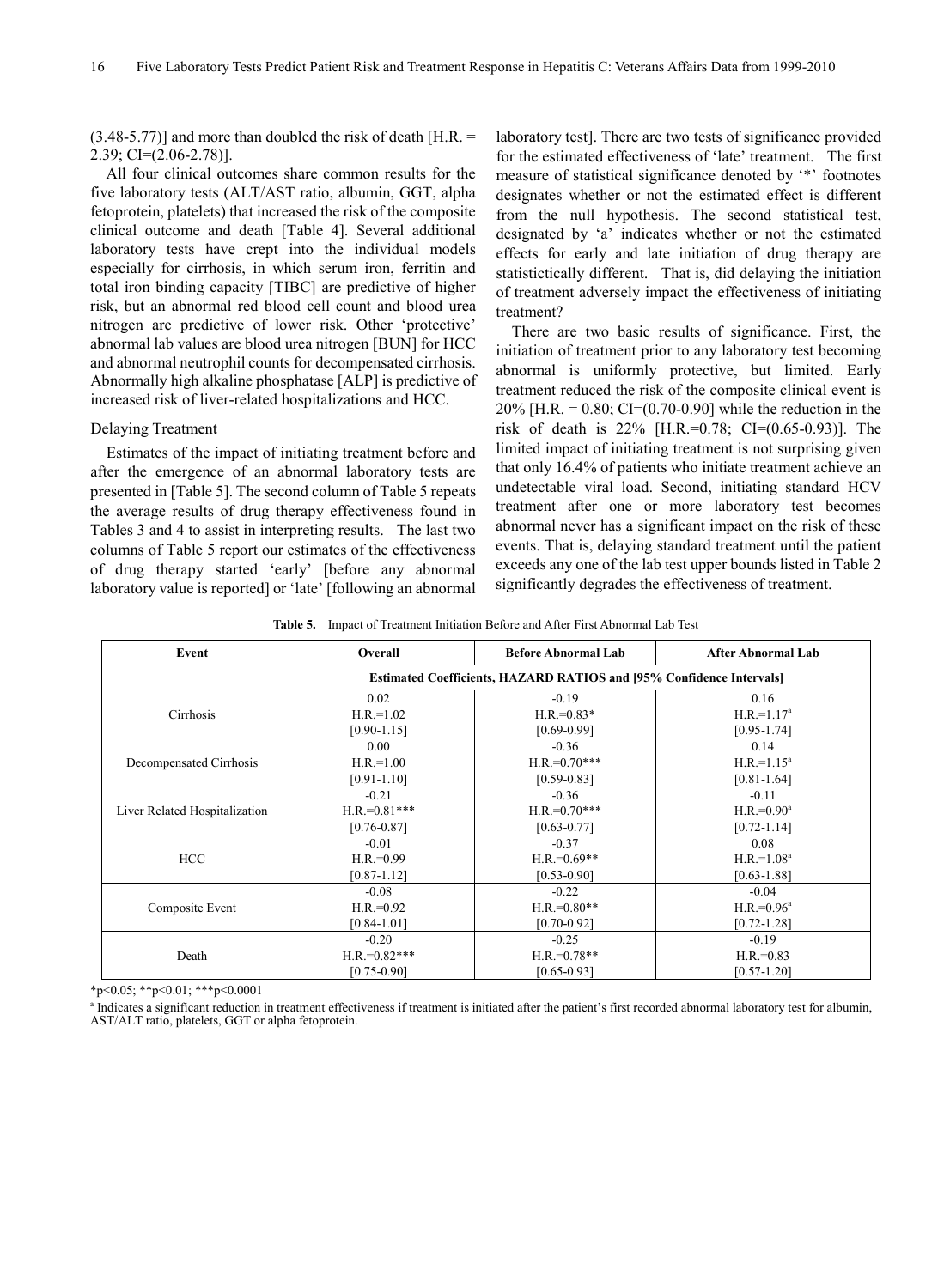## **4. Discussion**

Tools are needed with which to manage newly approved drug therapies. Our results also suggest that delaying therapy until the patient's lab profile becomes 'abnormal' could compromise patient outcomes. Our results demonstrating the limited effectiveness of standard therapy are also consistent with earlier research using VA data [11] and other 'real world' treatment settings.[12, 13] Treatment rates in our VA sample using standard therapy are only 24.3% and few treated patients [16.4%] achieved at least one undetectable level of viral load test [4% of the total HCV study population]. It is no surprise that asymptomatic HCV patients have gambled in the past that they will not develop HCV complications in order to avoid the treatment burden associated with standard therapy.

New treatment options have reversed the dynamics of the treatment decision. Patients are now demanding treatment with expensive, efficacious and less burdensome therapies while payers seek to ration treatment to high risk patients. A cost-containment strategy of reserving treatment for patients 'abnormal' lab tests cannot be implemented because the thresholds used here to define abnormal lab tests were set high to avoid controversy about whether or not the test was truly abnormal. More research is needed to set the screening values for each of the 5 test in this analysis at a level high enough to predict increased event risk but low enough to avoid inappropriate delays in treatment that impact the effectiveness of treatment.

Previous research has found similar relationships between the risk of liver events and abnormal laboratory test results based on relatively small samples of patients with disease progression. Lee, et al. [27] found that elevated ALT levels were associated with an increased risk of HCC in Taiwan. Hu, et al.[28] found that elevated AST and alpha-feta protein [AFP] were associated with stages 3-4 fibrosis in Taiwan patients. In a Japanese study of 459 patients, Imazeki, et al. [29] found that increasing fibrotic stage was highly correlated with the risk of all-cause mortality, but baseline ALT, AST, albumin and platelet counts were not statistically significant when fibrosis stage was entered as an explanatory variable. In a second small Japanese study [n=345], Shiratori, et al. [30] found elevated albumin to be protective for HCC and elevated AST to increase the risk of death. In a small study in Spain [N=568]. Fernandez-Rodriguez, et al. [31] found that baseline albumin  $\lceil$ <3.9 g per 100 ml was associated with a three-fold increase in the risk of long-term liver complications. In a study of treated patients, van der Meer, et al. found that an increasing AST/ALT ratio was associated with increased risk of mortality.[32] A study that used VA data found that abnormal laboratory values for albumin, AST, AST/ALT ratio, creatinine clearance, and sodium were associated with mortality in genotype 1 patients.[33] Finally, the HALT-C study found that changes from baseline for platelets, AST/ALT ratio, bilirubin and albumin were predictive of decompensated cirrhosis and liver-related death or liver transplantation.[34]

There are several additional and important limitations in our study. First, most HCV cohorts from the US would not match well with our study sample which consist almost exclusively of men. Second, treatment for HCV patients in the VA health care system may vary from treatment patterns found in the civilian health care system. However, the Veteran Administration is the largest provider of care to chronically HCV-infected patients in the US. [35]

The asymptomatic nature of HCV and the retrospective design of this study make it likely that the index date identified here will not correspond to the actual date of HCV infection. However, this uncertainty regarding the actual date of infection is common in clinical practice. Most patients with hepatitis C are unaware of their infection until their exposure to HCV is detected by routine screening of blood donations or their health status deteriorates due to the infection.

The changing sensitivity of HCV viral load tests also presented a challenge in defining an 'undetectable' viral load. While many older tests have a lower threshold of 600, newer tests are sensitive up to 10 IU/mL. We chose to apply a cutoff of 25 as the limit of 'detectable' for all patients to be consistent, but it is highly likely that some patients with older labs will be mis-categorized due to the low sensitivity of the tests in use at that time.

Finally, our study does not capture medical care outside the VA system, such as the Medicare program. If patients received treatment for complications of liver disease outside the VA, these data may not have been captured and time to event data will be accurate or missing. However, we believe that most of the care for HCV patients was provided within VA system due to the complete coverage for prescription medications and the very high cost of HCV related medications.

## **Abbreviations**

HCV: Hepatitis C virus AST: Aspartate transaminase ALT: Alanine transaminase GGT: Gamma-glutayltransferase HCC: Hepatocellular carcinoma SVR: Sustained viral response FDA: Food and Drug Administration VA: Veterans Administration CCR: Clinical case registry ICD-9: International Classification of Diseases, 9<sup>th</sup> edition EMR: Electronic medical records BMI: Body mass index VL: viral load  $CPT-4$ : Current Procedure Terminology,  $4<sup>th</sup>$  edition FIB-4: Fibrosis-4 score SD: Standard deviation HbA1c: Glycated hemaglobin H.R.: Hazard ratio C.I.: Confidence interval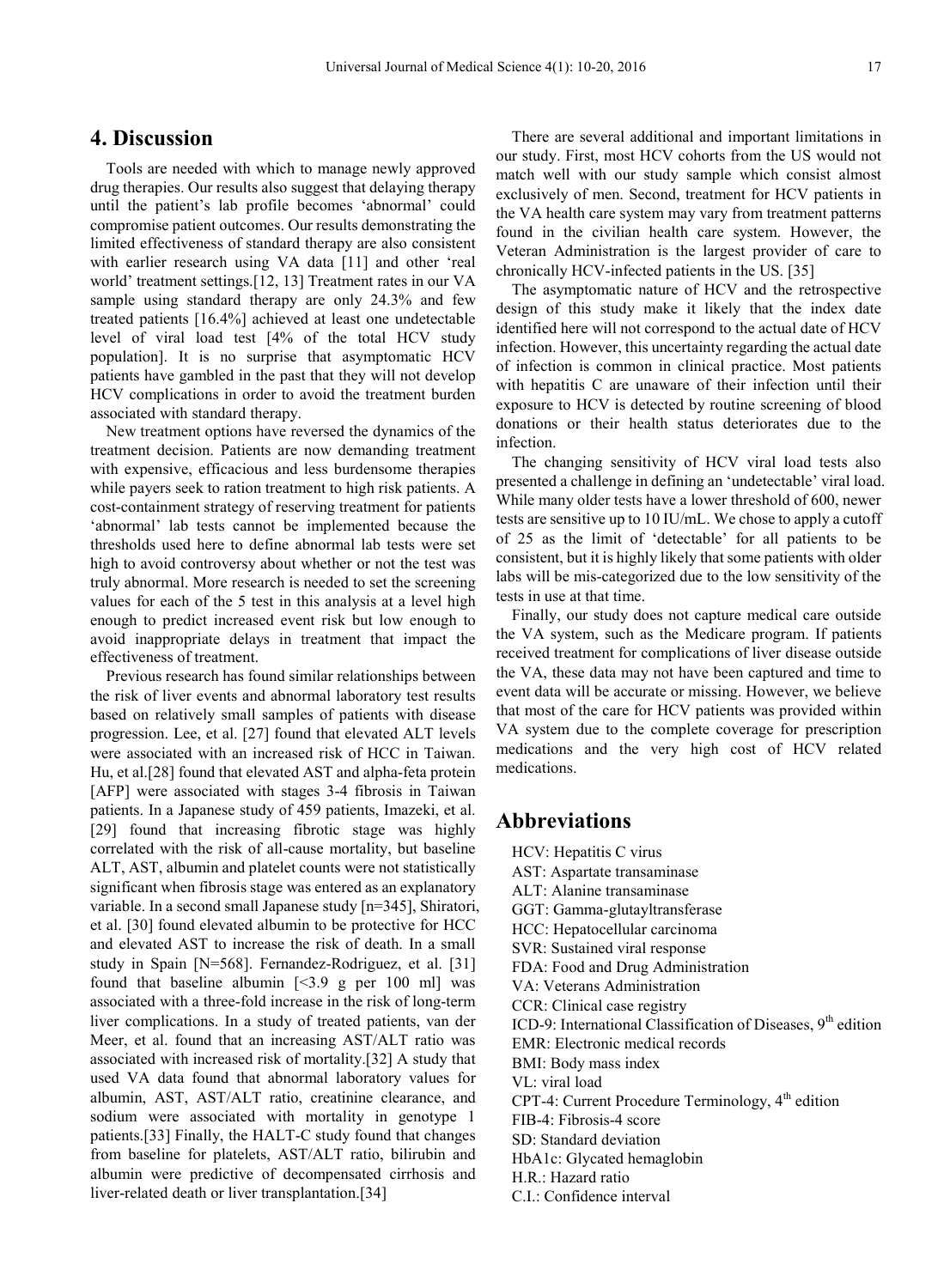### AFP: Alpha fetoprotein TIBC: Total iron building capacity BUN: Blood urea nitrogen ALP: Alkaline phosphatase HIV: Human Immunodeficiency Virus RBC: Red Blood Cells WBC: White Blood Cells eGFR: Estimated glomerular filtration rate

## **Acknowledgements**

The authors want to acknowledge Anupama Kalsekar, MS from Bristol Myers Squibb for her scientific critique and Tim Morgan, M.D., from the VA in Long Beach for his support of the project.

**Appendix. List of diagnoses for liver-related hospitalization outcome**

## **Liver-related diagnoses** Acute or unspecified hepatitis C with hepatic coma Chronic hepatitis C with hepatic coma Other specified viral hepatitis with hepatic coma Other specified viral hepatitis without mention of hepatic coma code range Unspecified viral hepatitis with hepatic coma Unspecified viral hepatitis C code range Unspecified viral hepatitis without mention of hepatic coma Toxoplasma hepatitis Malignant neoplasm of liver, primary Malignant neoplasm of intrahepatic bile ducts Malignant neoplasm of liver, not specified as primary or secondary Esophageal varices with bleeding Spontaneous bacterial peritonitis Alcoholic fatty liver Acute alcoholic hepatitis, Alcoholic cirrhosis of liver Alcoholic liver damage, unspecified Chronic hepatitis, unspecified Chronic persistent hepatitis Chronic active hepatitis Cirrhosis of liver without mention of alcohol Biliary cirrhosis (chronic nonsuppurative destructive cholangitis) Other chronic non-alcoholic liver disease Unspecified chronic liver disease without mention of alcohol Portial pyemia Hepatic coma Portal hypertension Hepatorenal syndrome Other sequelae of chronic liver disease Hepatitis in viral diseases classified elsewhere Hepatitis in other infectious diseases classified elsewhere. Hepatitis, unspecified (trauma and toxic reactions) Other specified disorders of liver Unspecified disorder of liver Jaundice Hepatomegaly Ascites Hepatitis C carrier, unspecified Liver transplant status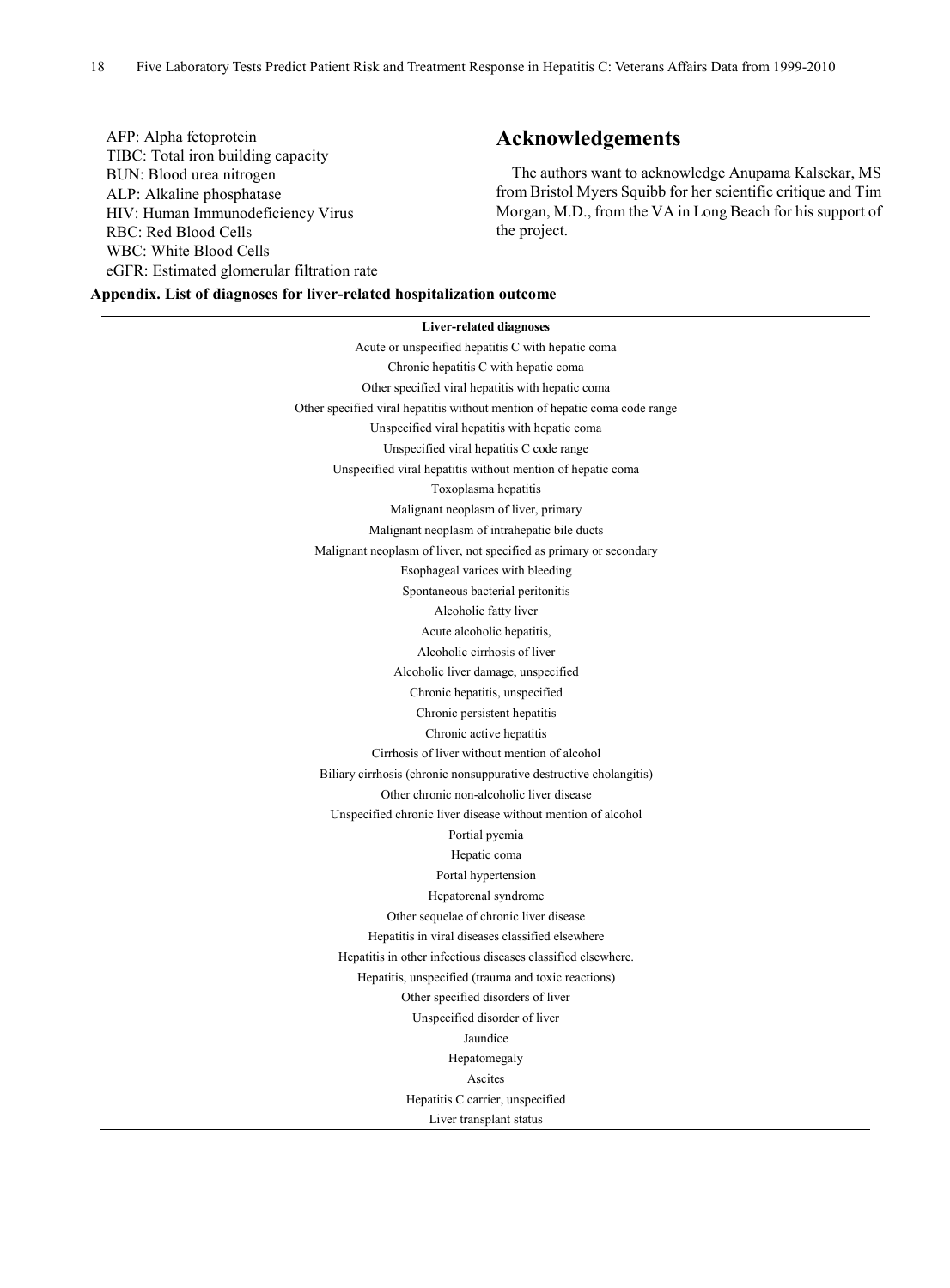## **REFERENCES**

- [1] Lavanchy D: The global burden of hepatitis C. Liver Int 2009, 29(Suppl 1):74-81.
- [2] Chen SL, Morgan TR: The natural history of hepatitis C virus (HCV) infection. Int J Med Sci 2006, 3(2):47-52.
- [3] Armstrong GL, Wasley A, Simard EP, McQuillan GM, Kuhnert WL, Alter MJ: The prevalence of hepatitis C virus infection in the United States, 1999 through 2002. Ann Intern Med 2006, 144(10):705-714.
- [4] Seeff LB: The history of the "natural history" of hepatitis C (1968-2009). Liver Int 2009, 29(Suppl 1):89-99.
- [5] Klevens RM, Hu DJ, Jiles R, Holmberg SD: Evolving epidemiology of hepatitis C virus in the United States. Clin Infect Dis 2012, 55(Suppl 1):S3-9.
- [6] Smith BD, Morgan RL, Beckett GA, Falck-Ytter Y, Holtzman D, Teo CG, et al: Recommendations for the identification of chronic hepatitis C virus infection among persons born during 1945-1965. MMWR Recomm Rep 2012, 61(RR-4):1-32.
- [7] CDC. Hepatitis C Information for Health Professionals. Available from: http://www.cdc.gov/hepatitis/HCV/HCVfaq.htm#section1. Accessed October 31, 2014.
- [8] Davis GL, Albright JE, Cook SF, Rosenberg DM: Projecting future complications of chronic hepatitis C in the United States. Liver Transpl 2003, 9(4):331-338.
- [9] Rein DB, Wittenborn JS, Weinbaum CM, Sabin M, Smith BD, Lesesne SB: Forecasting the morbidity and mortality associated with prevalent cases of pre-cirrhotic chronic hepatitis C in the United States. Dig Liver Dis 2011, 43(1):66-72.
- [10] Ng V, Saab S. Effects of a sustained virologic response on outcomes of patients with chronic hepatitis C. Clin. Gastroenterol. Hepatol. 2011, 9(11):923-30)
- [11] Kramer JR, Kanwal F, Richardson P, Mei M, El-Serag HB: Gaps in the achievement of effectiveness of HCV treatment in national VA practice. J Hepatol 2012, 56(2):320-325.
- [12] Shepherd J, Brodin H, Cave C, Waugh N, Price A, Gabbay J. Pegylated interferon alpha-2a and -2b in combination with ribavirin in the treatment of chronic hepatitis C: a systematic review and economic evaluation. Technol Assess. 2004;8(39):iii-iv, 1-125.
- [13] Borroni G, Andreoletti M, Casiraghi MA, Ceriani R, Guerzoni P, Omazzi B, et al. Effectiveness of pegylated interferon/ribavirin combination in 'real world' patients with chronic hepatitis C virus infection. Aliment Pharmacol Ther. 2008;27(9):790-7.
- [14] Gaetano JN, Reau N. Hepatitis C: management of side effects in the era of direct-acting antivirals. Curr Gastroenterol Rep. 2013 15(1):305. doi: 10.1007/s11894-012-0305-1.
- [15] McHutchison JG, Everson GT, Gordon SC, Jacobson IM, Sulkowsi M, Kauffman R, et al. Telaprevir with peginterferon

and ribavirin for chronic HCV genotype 1 infection. N Engl J Med 2009;360:1827-38.

- [16] Poordad F, McCone J, Bacon BR, Bruno S, Manna MP, Sulkowski MS, et al. Boceprevir for Untreated Chronic HCV Genotype 1 Infection. N Eng J Med 2011;364(13):1195-206.
- [17] Bacon BR, Gordon SC, Lawitz E, Marcellin P, Vierling JM, Zeuzem S, et al. Boceprevir for Previously Treated Chronic Infection N Eng J Med 2011;364(13):1207-17.
- [18] Jacobson IM, McHutchison JG., Dusheiko G, Di Bisceglie AM, Reddy KR, Bzowei NH, et al. Telaprevir for Previously Untreated Chronic Hepatitis C Virus Infection. N Engl J Med 2011;364(25):2405.
- [19] Zeuzem S, Andreone P, Pol S, Lawitz, E, Diago, M, Roberts, S, et al. Telaprevir for Retreatment of HCV Infection. N Eng J Med 2011;364(25):2417-28
- [20] Jesudian AB, de Jong YP, Jacobson IM. Emerging therapeutic targets for hepatitis C virus infection. Clin Gastroenterol Hepatol. 2013 Jun;11(6):612-9.
- [21] Doyle JS, Aspinall E, Liew D, Thompson AJ, Hellard ME. Current and emerging antiviral treatments for hepatitis C infection. Br J Clin Pharmacol. 2013 Apr;75(4):931-43.
- [22] Backus LI, Gavrilov S, Loomis TP, Halloran JP, Phillips BR, Belperio PS, et al. Clinical Case Registries: simultaneous local and national disease registries for population quality management. J Am Med Inform Assoc 2009, 16(6):775-783.
- [23] Vallet-Pichard A, Mallet V, Nalpas B, Verkarre V, Nalpas A, Dhalluin-Venier V, et al., FIB-4: an inexpensive and accurate marker of fibrosis in HCV infection. Comparison with liver biopsy and fibrotest. Hepatology 2007,  $46(1):32-36$ .
- [24] Sterling RK, Lissen E, Clumeck N, Sola R, Correa MC, Montaner J, et al. Development of a simple noninvasive index to predict significant fibrosis in patients with HIV/HCV coinfection. Hepatology 2006;43:1317-1325.
- [25] Cox DR. Regression Models and Life-Tables. Journal of the Royal Statistical Society. Series B (Methodological). 1972;34(2):187-220.
- [26] Allison, PD. (2010). Survival analysis using SAS: A practical guide (2nd Edition). Cary, NC, USA: SAS Institute Inc.
- [27] Lee MH, Yang HI, Lu SN, Jen CL, Yeh SH, Liu CJ, Chen PJ, You SL, Wang LY, Chen WJ et al: Hepatitis C virus seromarkers and subsequent risk of hepatocellular carcinoma: long-term predictors from a community-based cohort study. J Clin Oncol 2010, 28(30):4587-4593.
- [28] Hu SX, Kyulo NL, Xia VW, Hillebrand DJ, Hu KQ. Factors associated with hepatic fibrosis in patients with chronic hepatitis C: a retrospective study of a large cohort of US patients. J Clin Gastroenterol 2009, 43(8):758-764.
- [29] Imazeki F, Yokosuka O, Fukai K and Saisho H. Favorable prognosis of chronic hepatitis C after interferon therapy by long-term cohort study. Hepatology 2003;38(8):493-502.
- [30] Shiratori Y, Ito Y, Yokosuka O, Imazeki, F, Nakata, R, Tanaka, N, et al. Antiviral therapy for cirrhotic hepatitis C: Association with reduced hepatocellular carcinoma development and improved survival. Ann Inter Med 2005;142(2):105-114.